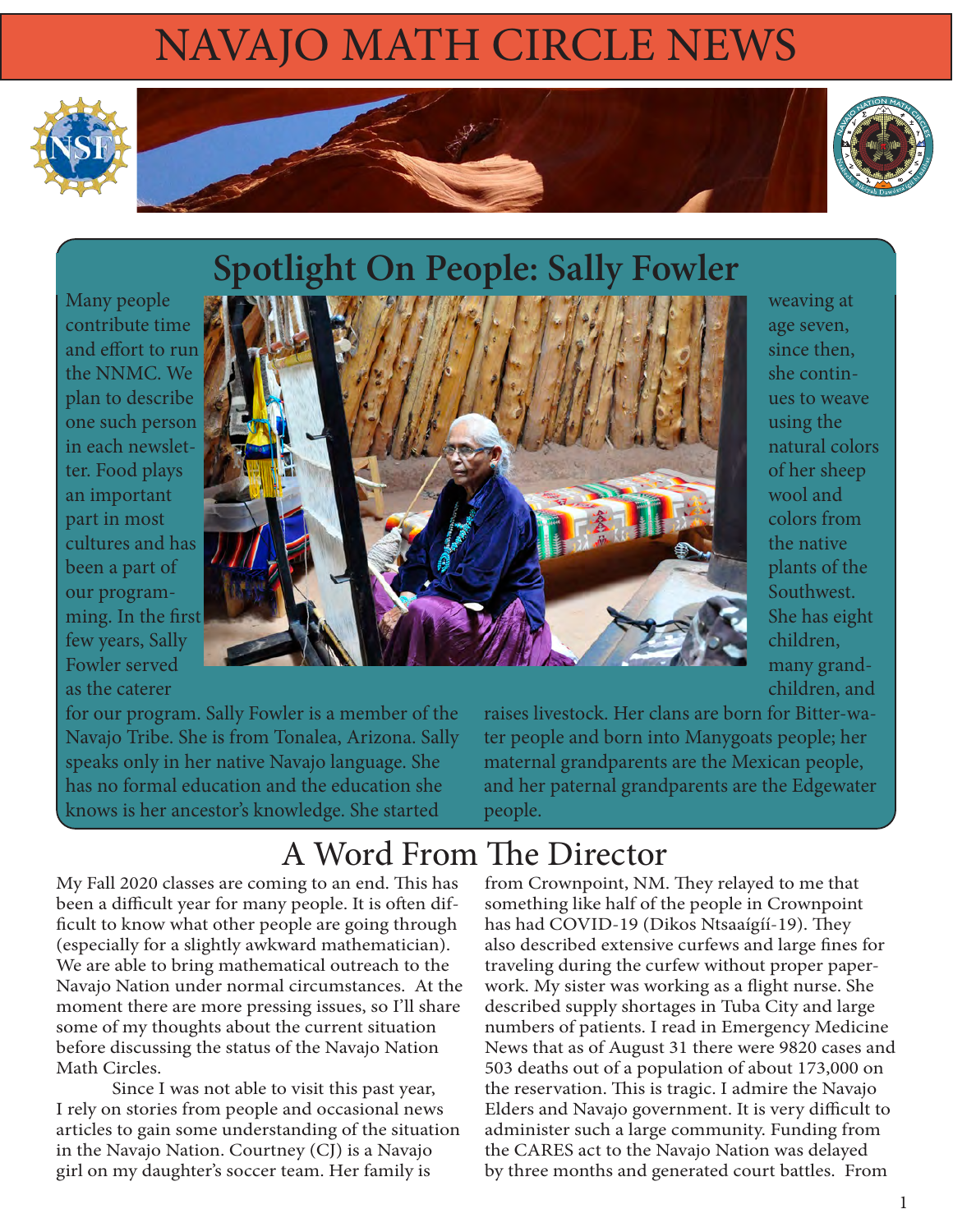what I have seen, the Navajo approach has been thoughtful and I think the rest of our country could learn from their example.

This year has also witnessed a large number of injustices in communities of color that have brought conversations about social justice to the fore. The phrase, ``Black Lives Matter" will be listed in any summary of 2020. While some who reply, ``All Lives Matter" may be well-intentioned, this is not a reply that encourages conversation, because it is changing the topic. Listening is always important. We at the Navajo Nations Math Circles project may not always understand the issues facing the community, and may not be able to help, but we are always willing to listen and wish to help however we can. We are going to put extra effort into communication in the future.

This newsletter is one attempt to increase our communications. As I assist in its preparation I can't help but notice that it is a bit skewed by articles about volunteers and people from outside of the Navajo community. I hope the next newsletter will include more stories from the Navajo community. We'd love to hear from you. Are you alumni of one of our programs? If so, which one, what are you doing now? Is there something we can do to help you? Do you have a story you would like to share?

There are many people that are willing to assist with Navajo Math Circles. This newsletter includes descriptions of some of the contributions of some of these people. We hope to highlight people from the community as well as volunteers in all of our future newsletters. In addition to spotlights on people, each newsletter will include a math puzzle or two, descriptions of some of our past activities as well as previews of future events.

In a typical year, we have a concentration of school visits, math festivals, and a teacher workshop in the Spring. This year we had to cancel all of our Spring activities. In addition, this was the first year since the launch of the program that we were not able to run an in-person Summer Math Camp. While we were not able to meet in person, there was some activity on-line. See the box on page 3 that describes the instagram math camp that Sophia and Alex Koss put together. You can still check out the puzzles and activities that they posted:

https://www.instagram.com/navajomathcamp/

A shout out also goes to Craig Young. He took the Tuba City math circle on-line this past Spring, see below. Since it is unlikely to be safe to run in-person math events this Spring, or even a Summer Math Camp for 2021, we are going to experiment with on-line programming. Our first attempt will be a Virtual Winter Teacher Workshop including stipends. See page 4.

Wishing everyone all the best for the new year, Dave

### Year in Review

It was a rough Spring, Summer, and Fall. We had to cancel all of our plans for Spring teacher workshops, math festivals, school visits as well as our beloved summer math camp. Kudos to Craig Young from Tuba City. Before the pandemic shut things down, he ran 27 math circle sessions. He managed to run a virtual version of his Thunderbird Academy Math Circle after the pandemic shut things down this past spring. This included 16 virtual sessions. He concentrated on content that would work for students that had no prior math circle experience such as a session on casino odds and sucker bets and a session on magic squares. Before the health crisis, Pam Smith was making numerous visits to schools in the Navajo Nation. She recently retired from her position at Ft. Lewis College and decided she wanted to spend more time working with Navajo students and teachers (lucky us!). Before in-person activities for the year came to an end she visited Monument Valley High School, Page High School, Many Farms Community School, Tse Ho Tso Primary Learning Center, Tsehootsooi Intermediate Learning Center, Ganado Middle School, Piñon Accelerated Middle School, Kayenta Boarding School, Kayenta Middle School, Wingate Elementary School, Borrego Pass School, Lake Valley Navajo School, Cove Day School, and Red Rock Day School. Pam also ran teacher workshops for us. Before the crisis, Duane Yazzie, Yolanda Yazza, Dwayne Chase, Berlinde Yazza, Elmer Williams, and Anna Wold all ran math circle sessions with their students, and we ran a teacher workshop featuring Mark Saul and Dana Nez.



Craig Young

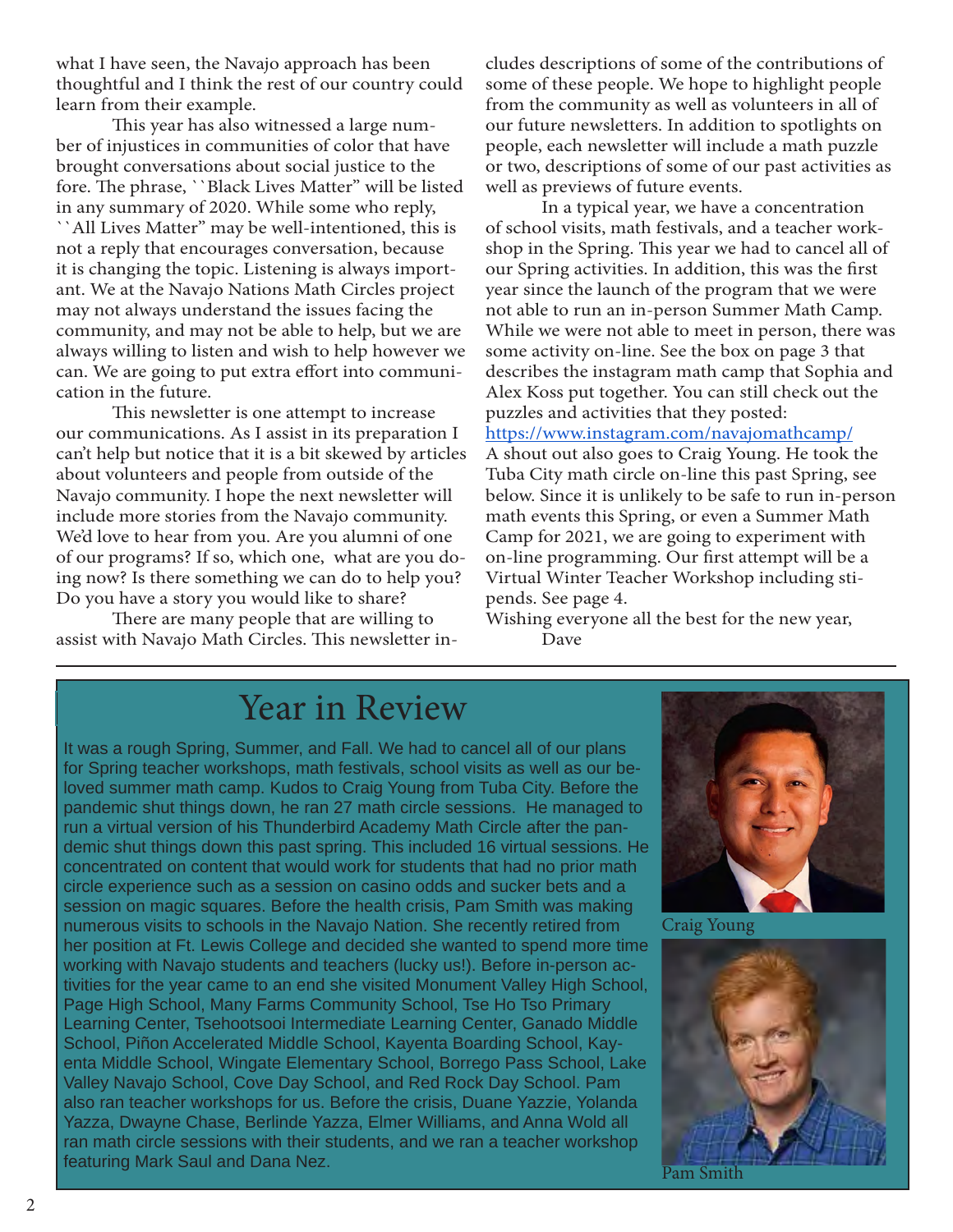### Navajo Nation Math Circles on Instagram

In October of 2017, **Sophia Koss** found the Navajo Nation Math Circles Project on the internet and wrote to us because she wanted to help. That year she organized of classroom supply drive at her school and delivered the supplies to teachers in our network. She and her mother, **Diana** came up for the 2018 Math Camp. The Koss family has continued to support us with more supply drives and the entire family came up for the 2019 Math Camp. Like many, Sophia and her brother **Alex** were disappointed when the health crisis forced us to cancel the 2020 Math Camp. They decided to do something about it and created the Instagram account https://www.instagram.com/navajomathcamp/ so folks could at least share some of the puzzles and math explorations that they might have seen at the Math Camp. A number of people submitted solutions and followed this site. We encourage anyone to check it out. Here is one puzzle from the site.





SCORE: ø 3

Sophia leading a session Sophia and Alex displaying the results of a math wrangle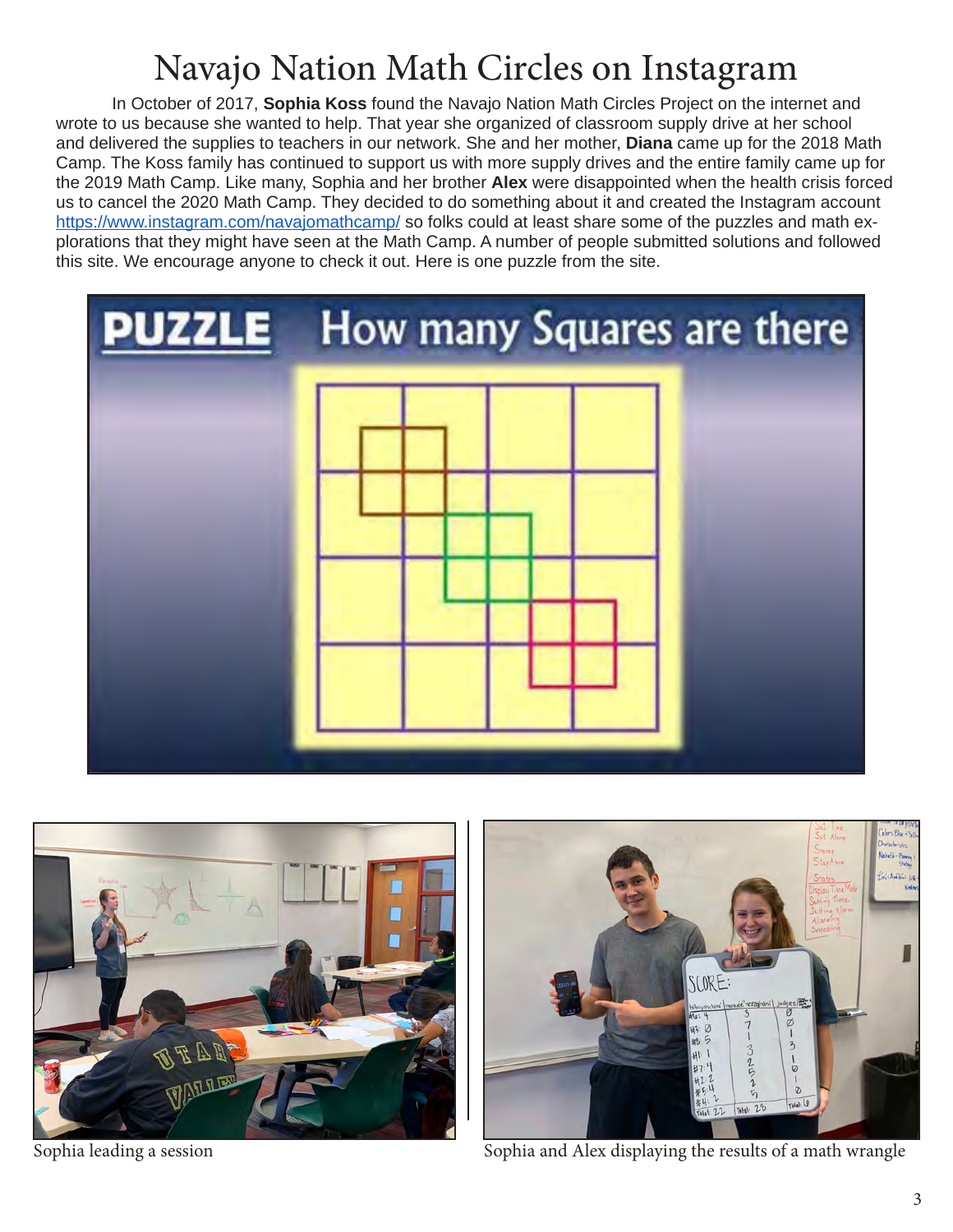${\hbox{Forthcoming Events}}$  The health crisis precludes in-person events for the time being. So we do not completely lose contact with members of the community, we are planning a teacher workshop for Saturday, January 23, 2021. We will offer stipends for participation in this workshop. The workshop will include time for discussion, descriptions of resources that may be helpful and math activities led by Dave Auckly, Gordon Hamilton, and Pam Smith. For more information about this workshop see https://tinyurl.com/2021WinterNavajoTeachers The below puzzles are activity previews. We hope to discuss other ways that we can help the community at this workshop. We are always open to suggestions/requests even if you can't attend the workshop.

### The Spider and the Fly

On an  $n \times n$  chess board we label the squares by pairs of numbers  $(a, b)$ . For example, the square labeled  $(3, 2)$  is the square in the 3rd column, counting from the left, and the 2nd row, counting from the bottom. A spider sitting on the square  $(a, b)$  can jump either to square  $(a + b, b)$  or to square  $(a, a + b)$ . The spider pictured below sits on the square  $(3, 2)$ . It can therefore move to  $(5, 2)$  or  $(3, 5)$ .